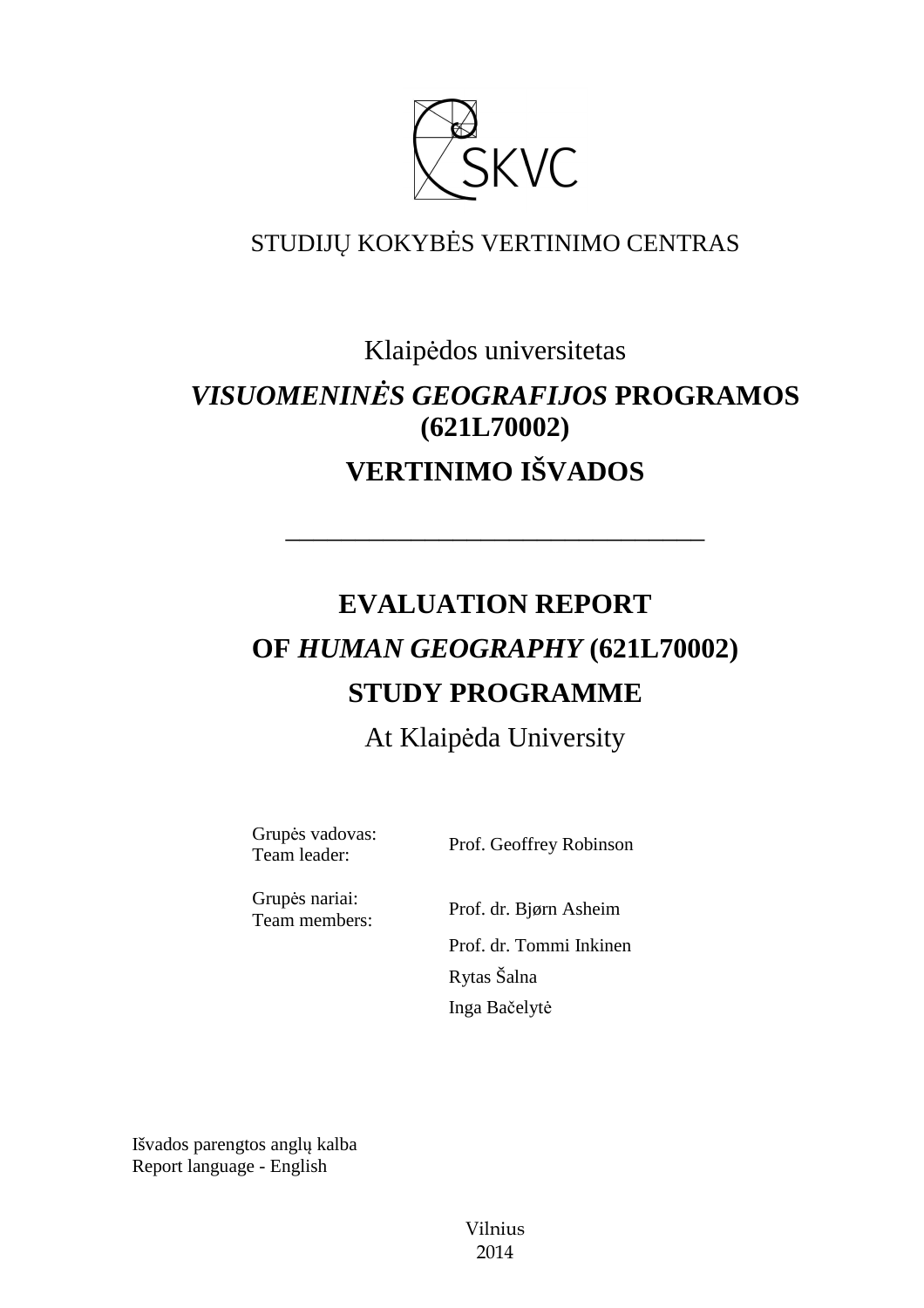# **DUOMENYS APIE ĮVERTINTĄ PROGRAMĄ**

| Studijų programos pavadinimas                           | Visuomeninė geografija             |
|---------------------------------------------------------|------------------------------------|
| Valstybinis kodas                                       | 621L70002                          |
| Studijų sritis                                          | socialiniai mokslai                |
| Studijų kryptis                                         | visuomeninė geografija             |
| Studijų programos rūšis                                 | universitetinės                    |
| Studijų pakopa                                          | antroji                            |
| Studijų forma (trukmė metais)                           | nuolatinės $(1,5)$                 |
| Studijų programos apimtis kreditais                     | 90 ECTS                            |
| Suteikiamas laipsnis ir (ar) profesinė<br>kvalifikacija | visuomeninės geografijos magistras |
| Studijų programos įregistravimo data                    | 2007 m. sausio 29 d.               |

# **INFORMATION ON EVALUATED STUDY PROGRAMME**

–––––––––––––––––––––––––––––––

| Title of the study programme.                          | <b>Human Geography</b>    |
|--------------------------------------------------------|---------------------------|
| State code                                             | 621L70002                 |
| Study area                                             | Social Sciences           |
| Study field                                            | Human Geography           |
| Kind of the study programme.                           | University studies        |
| Study cycle                                            | Second cycle              |
| Study mode (length in years)                           | Full-time $(1,5)$         |
| Volume of the study programme in credits               | 90 ECTS                   |
| Degree and (or) professional qualifications<br>awarded | Master of Human Geography |
| Date of registration of the study programme            | 29 January 2007           |

Studijų kokybės vertinimo centras

The Centre for Quality Assessment in Higher Education

©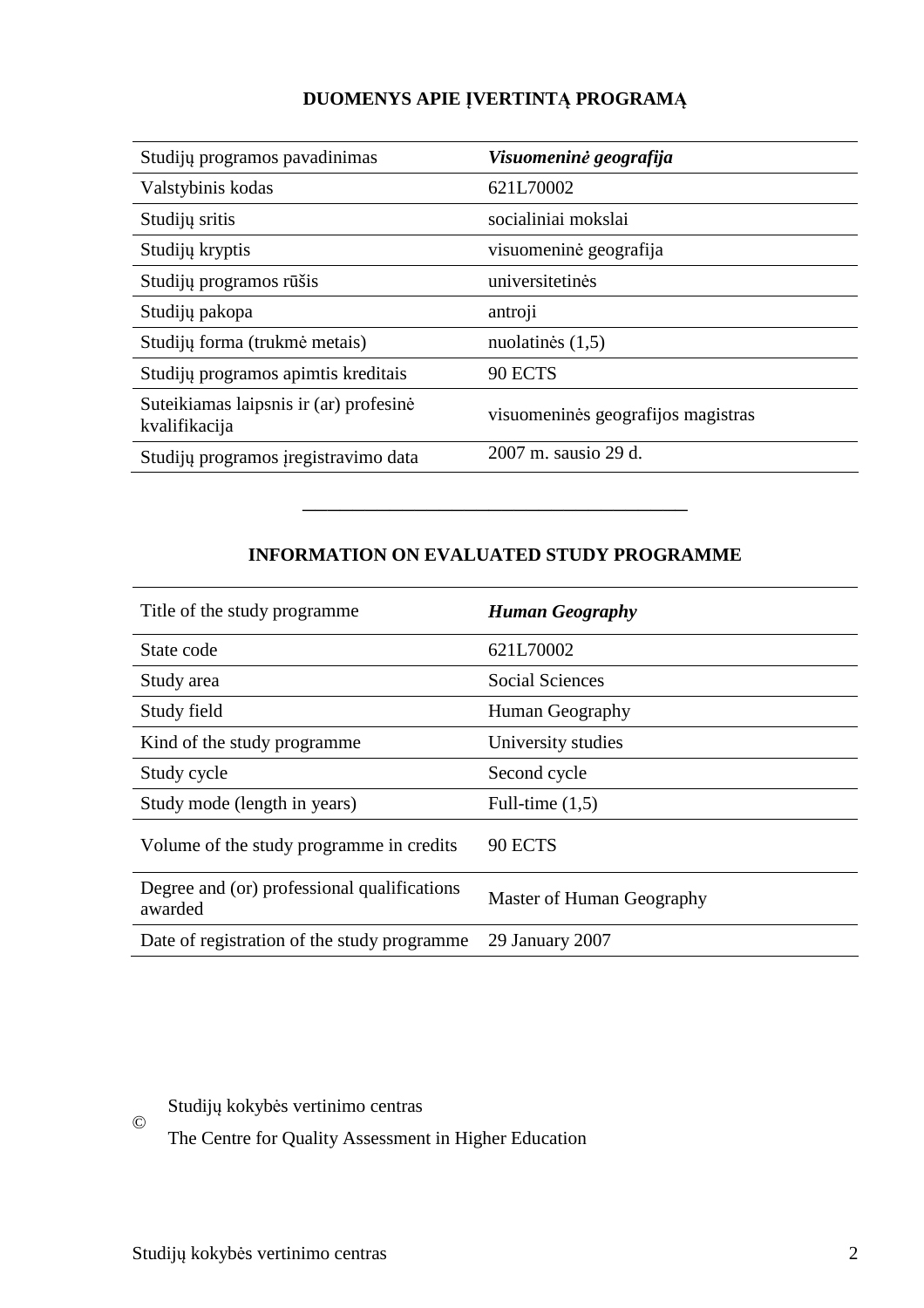# **CONTENTS**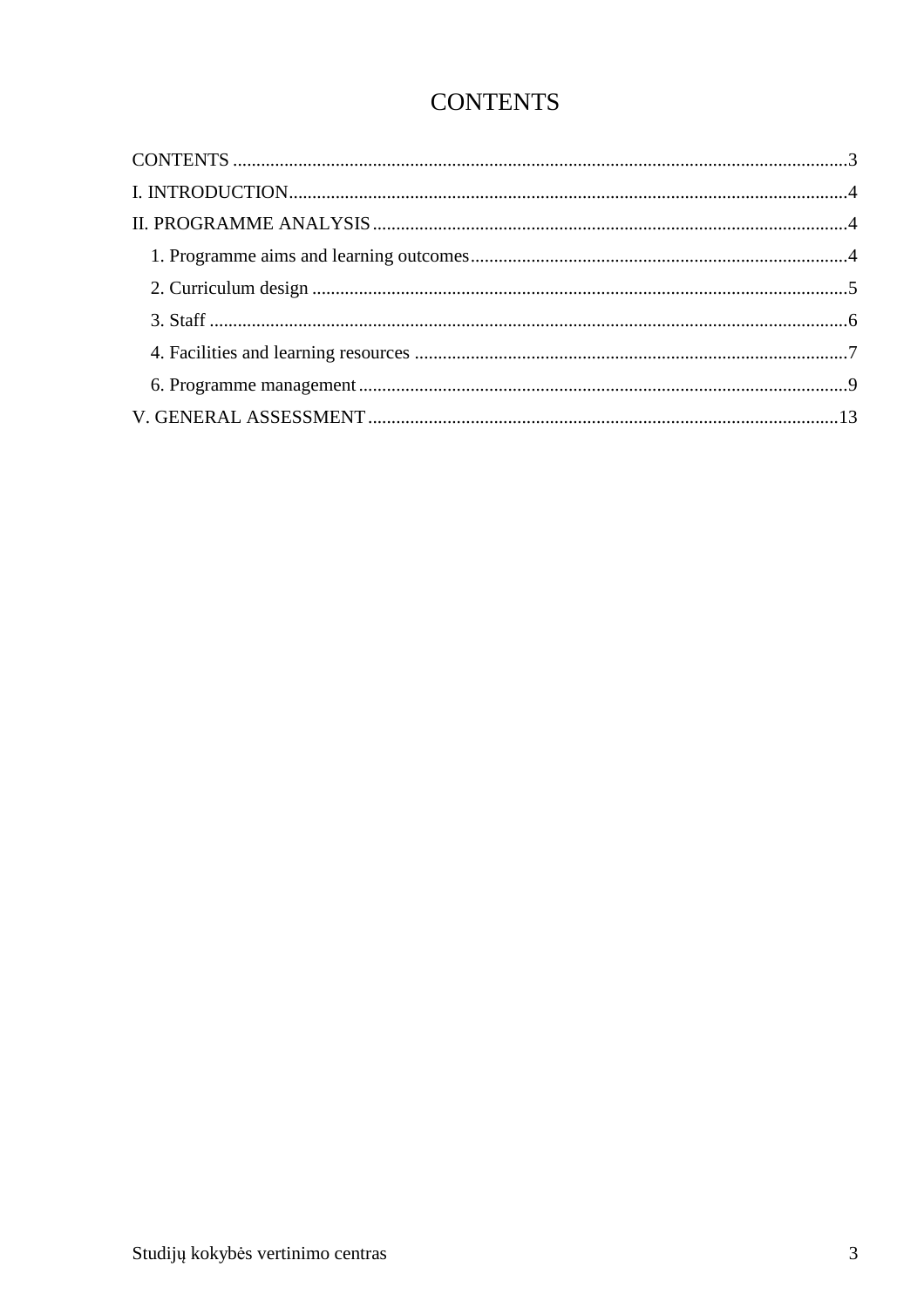#### I. INTRODUCTION

The external evaluation of the Bachelor study programme in *Human Geography* at Klaipėda University (hereafter, 'the University') was initiated by the Centre for Quality Assessment in Higher Education of Lithuania nominating the international expert group (hereafter, the 'expert group' or 'assessment panel') formed by Professor Geoffrey Robinson (lately of the University of St. Andrews, Scotland – team leader), Professor Bjørn Asheim (University of Lund, Sweden), Professor Tommi Inkinen (University of Helsinki, Finland), Rytas Šalna (President of the Lithuanian Association of Geography Teachers) and Inga Bačelytė (final-year Bachelor student, Vilnius University).

The evaluation of the study programme ('the programme') made use of the following documents: Law on Higher Education and Research of the Republic of Lithuania (2009); Procedure of the External Evaluation and Accreditation of Study Programmes (2009); Methodology for Evaluation of Higher Education Study Programmes (2010); and General Requirements of First Degree and Integrated Study Programmes (2010).

The basis for the evaluation of the study programme is the Self-Evaluation Report (SER), written in 2013, its annexes and the site visit of the expert group to the University on 17 December 2013. The Department of Social Geography ('the Department'), located in the Faculty of Social Sciences ('the Faculty'), is directly responsible for the programme, overseeing its delivery and monitoring. The site visit incorporated all required meetings with different groups: the administrative staff of the Faculty, staff responsible for preparing the self-evaluation documents, teaching staff, students of all years of study, graduates, and employers. The expert group inspected support facilities and resources (classrooms, laboratories, library, computer facilities), scrutinised students' final works, and various other materials.

After discussions and preparations of conclusions and remarks, the expert group presented introductory general conclusions of the visit to the Department's staff. The group subsequently met to discuss and agree the content of the report, which represents the members' consensual views.

Both the evaluated Bachelor and Master programmes are located in the same Department within the same Faculty. They share the same facilities; the same departmental staff contribute to both programmes, albeit with different loadings and with the addition in the Master programme of specialist teachers from other departments; administration and management are essentially the same for both programmes; and employers who met with the evaluation group related to both programmes and interacted at Department and Faculty levels. The site visit covered both programmes simultaneously and, inevitably, the two evaluation reports have much in common.

# II. PROGRAMME ANALYSIS

#### *1. Programme aims and learning outcomes*

The programme aims and learning outcomes, detailed in the SER, are well defined, clear and publicly accessible in a variety of open information sources. The aim of the study programme is to train highly qualified specialists of social geography by developing their competences orientated towards the knowledge economy: these include abilities to investigate the social and economic development problems of Lithuania and to apply the principles of sustainability to the solution of social problems in the context of the Baltic Region and EU member states. Sixteen specific intended learning outcomes are outlined in five groups (knowledge and its applications, research abilities, special abilities, social abilities and personal abilities). These include both quantitative and qualitative requirements with emphasis on the importance of critical academic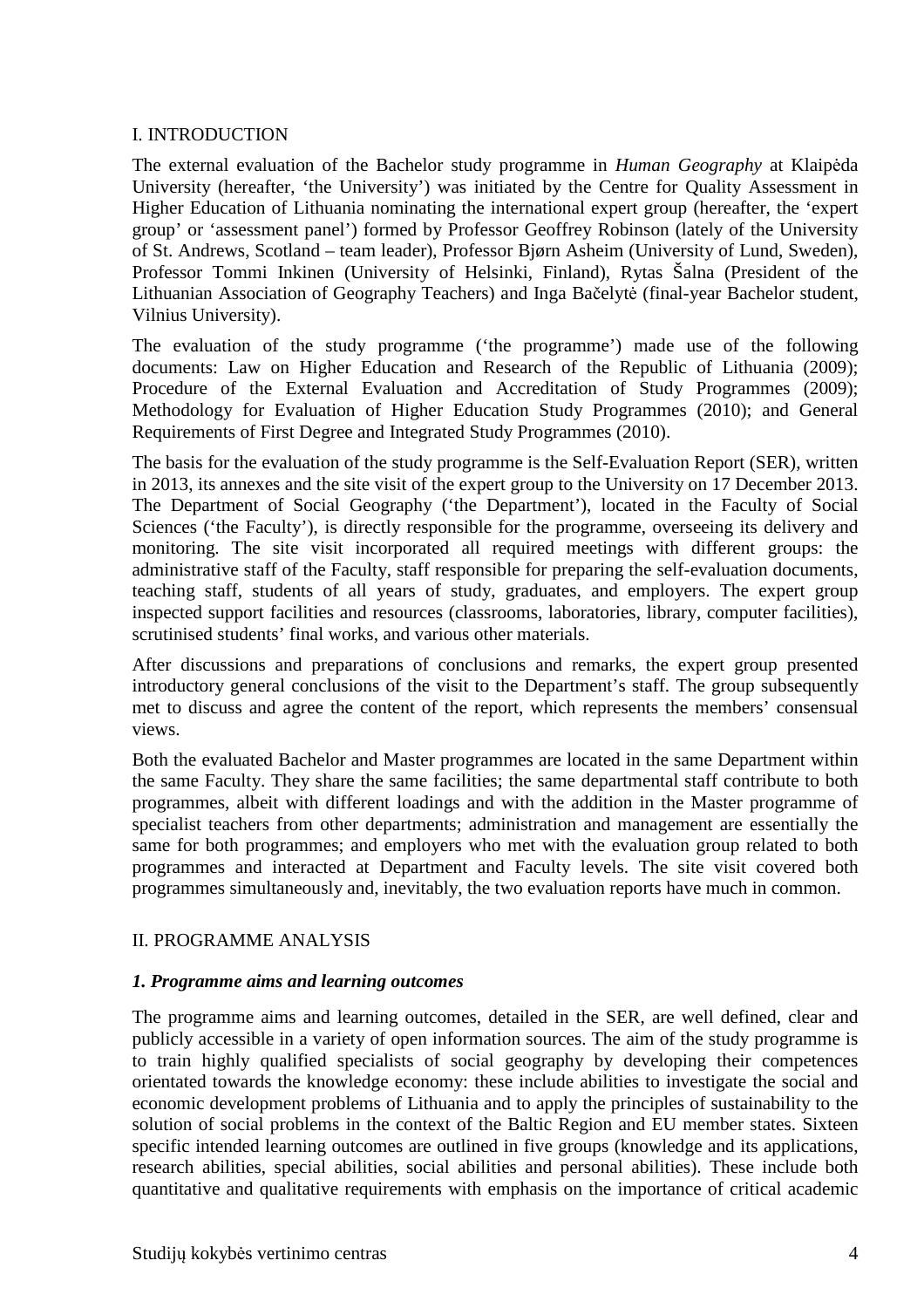thinking. Every course is built around a selection of those learning outcomes, the whole designed to further the programme's four priorities. In addition to satisfying local and regional employment and development needs, the priorities include ensuring international mobility for students and graduates in the European labour market and in further studies. Overall, the expert group considers the outlined priorities to be quite broad but adequate to summarise the general mission of the programme. The goals are supportable and correspond to normal expectations of MA studies.

Meetings with both employers and alumni revealed they were satisfied with the personal learning results and skills together with employment competence. Both stakeholder groups stressed the importance of management skills and other knowledge sources such as basic knowledge of contracts and law, areas that the programme managers might consider in strengthening students' preparation for administrative roles. The expert group was concerned that the study goals and aims in the Department's bachelor and master programmes are still quite similar, even though the programmes have gained more individuality since the previous evaluation. It may simply be that much of the text is identical in the SERs but it was also noted that the staff could not account for the difference in the bachelor and master level programme names to the evaluation panel.

The programme was extensively revised in 2012. Following reviews of labour-market demands, student surveys, recommendations of alumni and employers, conclusions of the previous external evaluation and surveys carried out by Department staff, the decision was taken to update the programme, with the aim of strengthening its competitiveness. The programme aims and intended learning outcomes underwent considerable change as part of the update and they continue to be under review. The programme name, however, remains problematic, the SER indicating that the title *Human Geography* is not understandable to employers. In a parallel revision the BA programme was more narrowly defined as *Social Economic Geography and Regional Studies*. This nomenclature is somewhat confusing, in that *Human Geography* is commonly understood as the meta-concept and *Social [and] Economic Geography* as subsections of human geography. The evaluation panel recommends reconsidering the naming of both programmes. They could possibly have the same title but one option would be to name the BA programme *Social and Economic Geography*, even though these are two separate branches within the study field of Human Geography, and to name the MA programme *Social and Economic Geography and Regional Studies*. This should make it easier to distinguish between the programmes and also allow an increased specialisation towards topics of specific relevance for Lithuania generally and the region specifically.

# *2. Curriculum design*

Beginning in the autumn of 2013, the programme now extends over three semesters rather than the previous four. This is reflected in the reduction to 90 credits, the minimum legal requirement for second-level programmes. Students had been involved in the moves for and planning of this change and fully approved of it.

The programme design accords with the University's regulations and national legislation. Since the previous evaluation the programme designers have considerably revised the courses. The subject areas are clearly distinct from each other. The structural organization of courses is logical and also provides a small selection of elective courses. The study content and student workload are spread evenly within the timetable. The courses are not repetitive and are broad and extensive in content, presenting a range of the diversity of Human Geography, in line with the programme's general goals. They are consistent with the master study level as far as can be seen from the course descriptions and are designed to enable students to achieve the intended learning outcomes. Topics are more up to date than in the undergraduate programme but reading lists could be more representative of mainstream modern studies.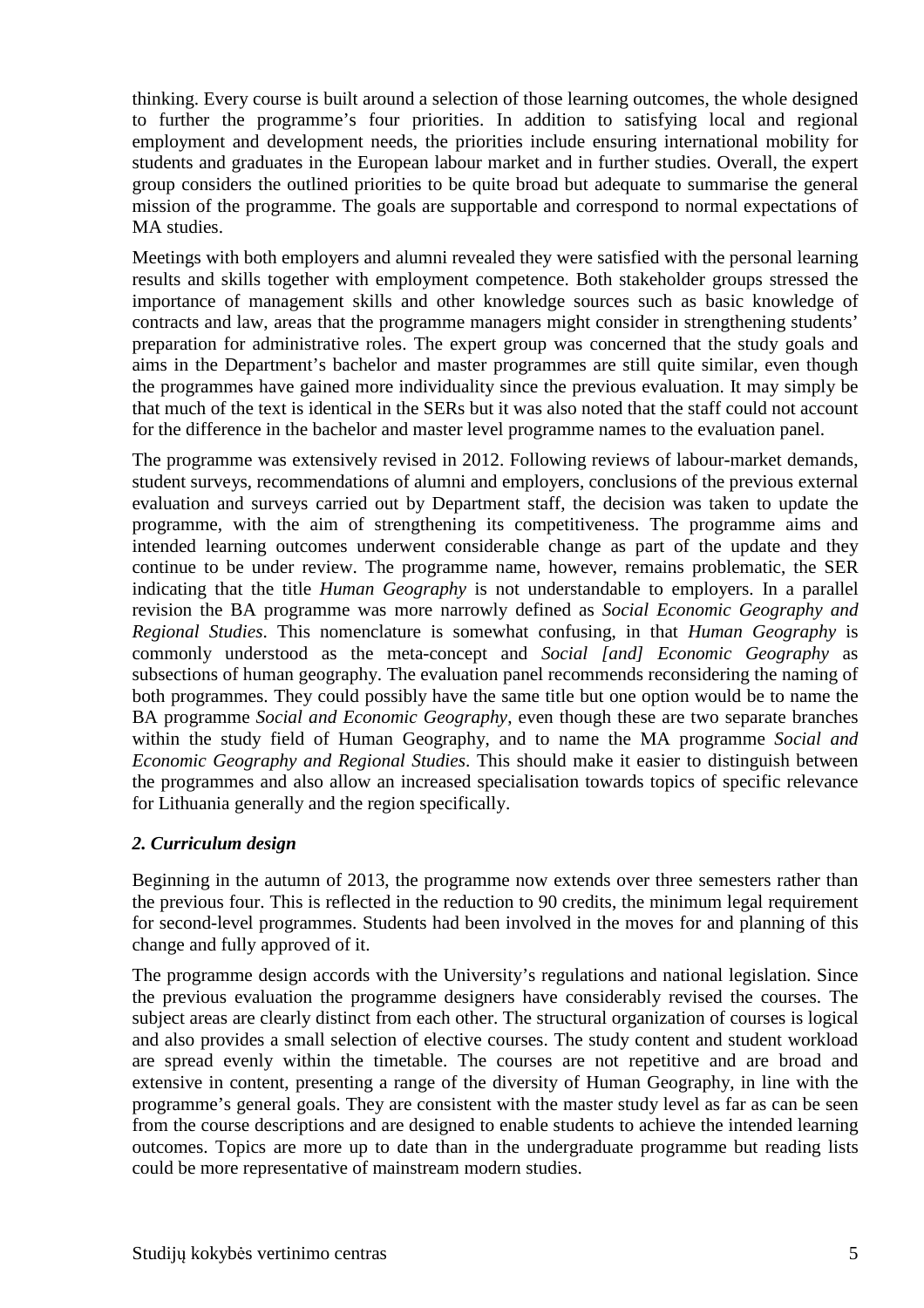The publications cited for students indicate that the programme's scientific content still relies extensively on national publications, focusing on the local and national at the expense of international issues. The previous evaluation panel encouraged the referencing of international publications in courses and more staff interaction with the international geographical community. This is even more of a weakness than for the BA programme. The present staff acknowledge that more teacher and student international exchanges would aid the inclusion of more international science in the programmes. In their meeting with the evaluation panel, however, the staff claimed that they lacked information on how to make the programme more international in its nature and standards.

Amongst the improvements made since the last external evaluation is the greater presence of methodological courses. It is notable, however, that the increased attention to methodology is strongly focused on GIS. This is partly a response to employers' expressed wishes for graduates who can work with such technology. But if the intention is to present to students examples of the full range of the subject's modern approaches, courses focusing on qualitative analytical methods are desirable. Several courses state the intention to develop students' understanding of 'processes'. Most often the understanding of a 'process' in Human Geography requires a qualitative research design based on an explicit theoretical framework. The methodological courses do not fully complement the substantive courses and qualitative research methods and themes could be strengthened within the programme. This is a particular area that would benefit from the recommended increase in international collaborations.

# *3. Staff*

The SER provides details of the qualifications and experience of all the programme staff. The senior staff members hold PhD degrees and have extensive teaching experience. They comfortably meet the legal requirements and their number is more than adequate to enable students to achieve the intended learning outcomes.

A much smaller proportion of the Department staff deliver the MA programme. At the previous evaluation only six staff contributed to the programme. Now, eight staff teach 10 compulsory courses and four electives. Five of these staff are from the Department; the other three are from the Department of Public Administration and Law, the Department of Mathematics and Statistics, and the GIS Research Lab, Versailles University (France), the latter providing a welcome international input to the programme. It is expected that more personnel will join the programme from other departments, both in the University and abroad, to teach specialist courses. It is a concern of the Department that some of the specialist teaching has to rely on teachers who are not geographers, due to the lack of human geography specialists in Lithuania, a situation that is likely to persist with the country's lack of doctoral studies in the subject. But it is clear that this group of staff is adequate in number and qualifications to ensure the achievement of intended learning outcomes.

The overall reduction in the length of the Department's two programmes and the number of courses that staff are responsible for, appear to have had a positive effect on the time available for staff to allocate to research. There were some contradictory views expressed to the expert group, however, by members of staff regarding workloads that some consider as remaining heavy.

Staff turnover is well managed, having been largely the changes of external staff contributing to the programme. The running of the programme in respect of staff continuity appears to be sustainable. The University offers programmes to support staff in developing their professional skills. Teachers have adapted their teaching methods to incorporate the use of discussions, debates, the Moodle system, visualizations and other innovations in their classes. Students greatly appreciate these developments. It is a concern, however, that at present, doctoral degree studies are unavailable in Human Geography in Lithuania. There is no doubt that PhD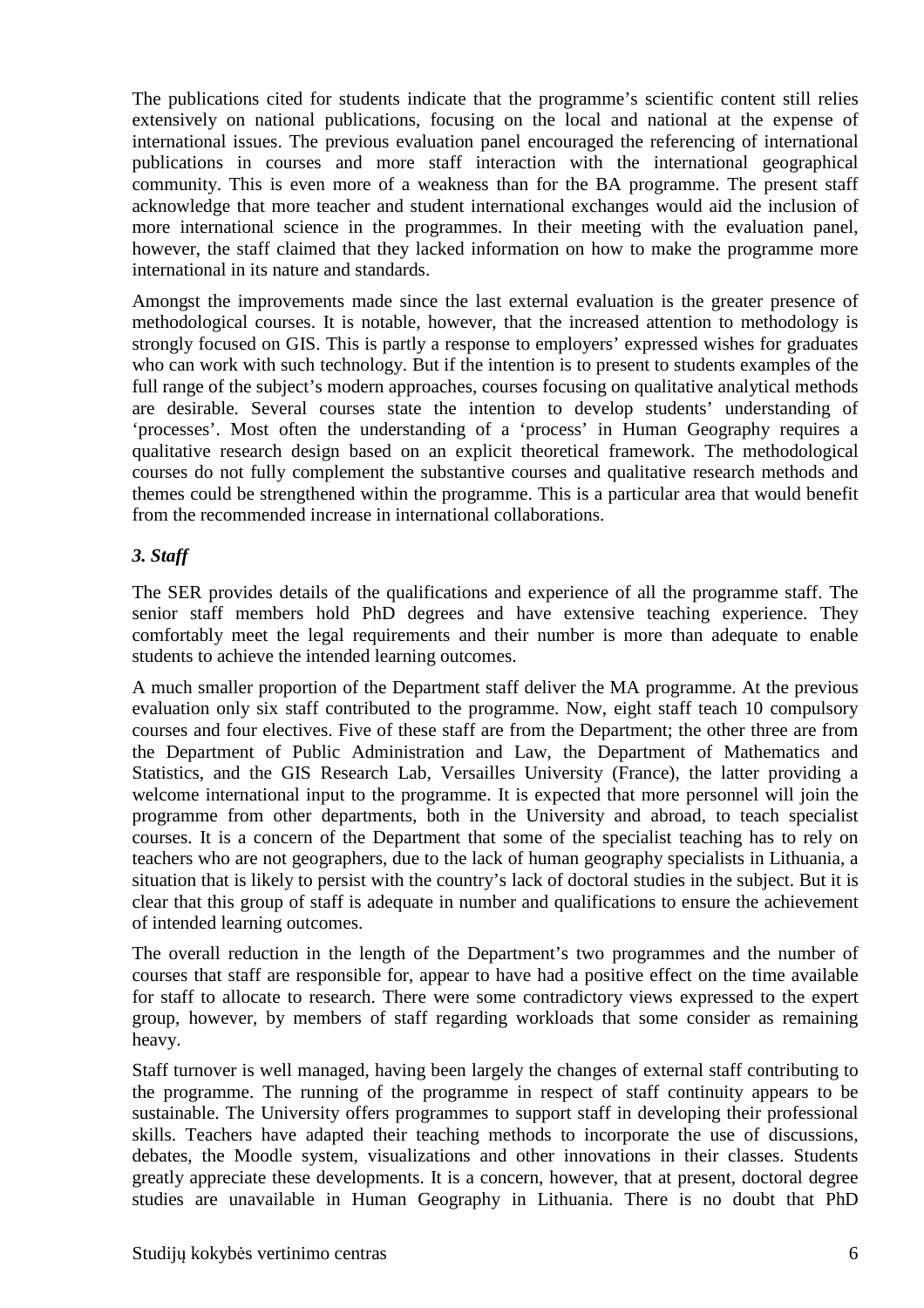qualifications in that subject field, as opposed to Physical Geography (where new PhD programmes are also not to be developed), following on from 1st. and 2nd. cycle studies, would greatly improve the academic integrity (and national reputation) of the subject and have a positive impact on its future teaching. In recent years some staff members have visited abroad, and seven of them have participated in international projects and conducted scientific or applied research related to the study programme. They collaborate in international projects and can inject their knowledge of an international context into their teaching. In this regard, it is laudable that the Faculty offers some financial support to participate in international conferences and research activities. Most of the staff, however, are limited in the orientation of their teaching and research to regional or national issues. Moreover, the international visibility of the research is very limited. Most of the work is published in Lithuanian and in publications that do not have an impact on the scientific community outside Lithuania. This limited research activity shows also in the curriculum design.

The evaluation panel saw an improvement in international teacher exchanges since the previous evaluation. Although the number of the Department's outbound teachers remained constant at two over the two-year elapsed period (SER Table 5), the number of inbound teachers increased from one to five in 2012-13, albeit only one joined the MA programme. Their impact is selective through particular courses, but the participation of foreign teachers in the programme does help to motivate students to consider international dimensions of their studies.. Nevertheless, there is still scope for considerable enhancement of the programme's internationalism through the staffs' activities. Again, there has been improvement since the last evaluation. For example, an international seminar is held annually on the themes of social geography, research methodology, and regional studies; these lead to published articles, some of them, as with other staff publications, appearing in foreign periodicals. Together with 12 partners from Lithuania, Russia, and Poland, the Department was awarded an international project under the Lithuania-Poland-Russia Cross-Border Co-operation Programme (2007-2013) – *Lagoons as Crossroads for Interaction between Peoples and Tourism in the South-East Baltic Region: from History to Present (CROSSROADS 2).* The Department received a grant of  $\epsilon$ 112,000 for the implementation of activities, which has played a big part in funding some of the improvements in the Department's material resources.

It is evident that the international outlook, with some exceptions, focuses largely on neighbouring countries such as Poland and other Baltic countries. The panel therefore strongly encourages the staff to seek additional possibilities for international research collaboration on a more extensive European and global scale. For example, there are no identified contacts in the USA or Asia. A related obstacle to enhancing the international dimensions of the Department's two programmes is the strong orientation to publishing only in the Lithuanian language. This is perfectly understandable but the expert group does recommend committing to publishing in English and participating in international research networks such as IGU (International Geographical Union), RSA (Regional Studies Association) and AAG (Association of American Geographers). This cannot happen in the short term  $-$  it will require a systematic widening of outlook and the securing of considerable financial support – but it would ultimately help the staff's publication and research profile and hence feed into the programme's international content.

#### *4. Facilities and learning resources*

The available lecture theatres, seminar rooms, computing laboratories and libraries, with adequate space, seating and Wi-Fi connectivity continue to provide a good setting in which to deliver much of the programme. Nevertheless, the Department seeks to improve the main lecture theatre for geography teaching and to that end has already purchased new furniture and installed new audio-visual equipment for lectures. But the material resources available to the programme were severely criticised in the report of the last evaluation. It is to the Department's credit and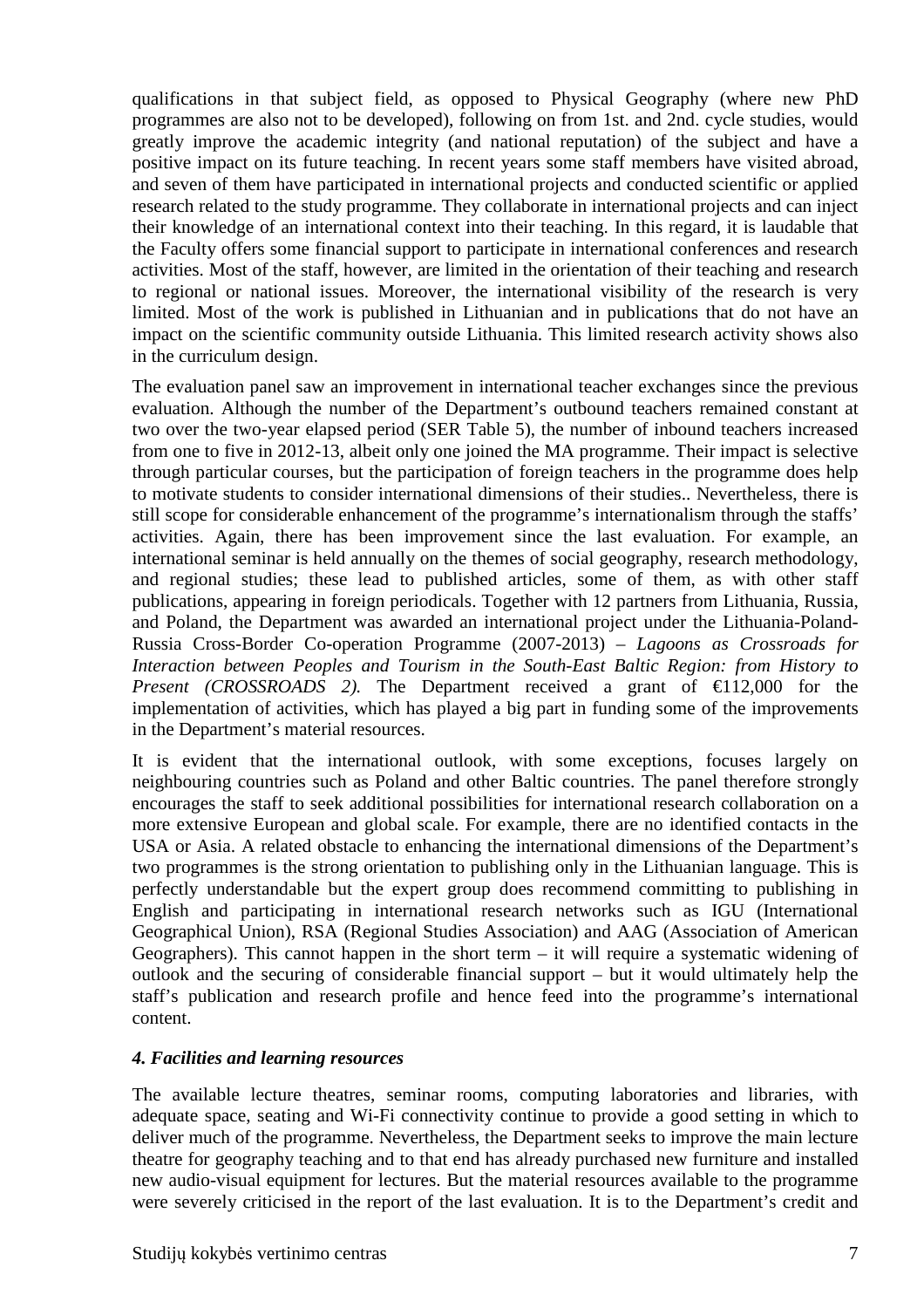indeed that of the University and the Faculty that considerable steps have been taken and funding secured, in such a short time, to achieve substantial improvements in the facilities and equipment available to the programme.

EU projects have provided devolved funding to improve the facilities. The classrooms used for the studies of "Geographic Research Methods" and "GIS Studies" have been adjusted to specialised use. All the classrooms have computer equipment and internet access, supplemented with effective Wi-Fi connectivity throughout the Faculty building. The University has an extensive range of software licences and the Department has secured an adequate provision of computing and related technical equipment, including the ArcGIS 10.1 software, to satisfy the needs of staff for preparation and delivery of the courses, as well as having unlimited access for staff and students to ArcGIS 9.3. Other material resources have also seen improvements. These include an upgrading of the stock of maps and atlases. The continuing enrichment of learning resources related to studies of general cartography and GIS had already begun before the last evaluation, and the latest teaching literature for theory studies and practical assignments has been acquired.

The University and Faculty libraries have significantly improved their provision in terms of available books, databases and periodicals, as more funds have been made available. The SERs do not separately identify the library provision for the two programmes but, for example, the Department is able to obtain approximately 152 printed books annually for students, a much better provision than at the time of the previous evaluation. The librarians acknowledge that the overall stock of traditional book resources is rather low but are trying to redress the situation by increasing the acquisition of e-books. The University library provides access to leading publishing houses and academic databases. As yet, however, there are few references to the various electronic media in students' theses, despite the collaboration of the Department with the University library in organising courses and workshops to develop students' competence in making best use of the available resources. References to international literature are also very limited, despite the international content of many bibliographies and even allowing that the programme's recent acquisitions listed in the SER's Appendices 6 and 7 have a poor international presence. Clearly there is still more work to be done in encouraging both staff and students to avail themselves of the full range of literature resources relevant to their courses.

# *5. Study process and student assessment*

The programme offers Lithuania's only second-level qualification in Human Geography. It admits graduates of undergraduate programmes in the fields of social and physical sciences. Since 2013, there has been no entry exam and admission is by competition scores that are well founded and clearly explained in the SER.

The number of entrants to the programme has increased in recent years but remains low. Only nine students were enrolled in 2013 although the demand for the programme is shown by there having been 26 applicants, the programme being the first priority of 15 of them. Although low recruitment does provide good opportunities for close contact with and support from the eight staff who deliver the programme, the long-term sustainability of a programme with such numbers must be questionable.

The organisation of the study process, in terms of lecture, seminar and examination schedules, supports the programme aims and enables an adequate acquisition of knowledge and skills in achieving the intended learning outcomes. To cater for the majority of students who are in employment, classes are held in the evening. There are good academic and social support systems, as outlined in the SER, including psychological help and sports clubs within the Faculty. Limited additional funding is available for students with special needs and there are incentive grants for students who achieve a very good or excellent academic record. In actuality,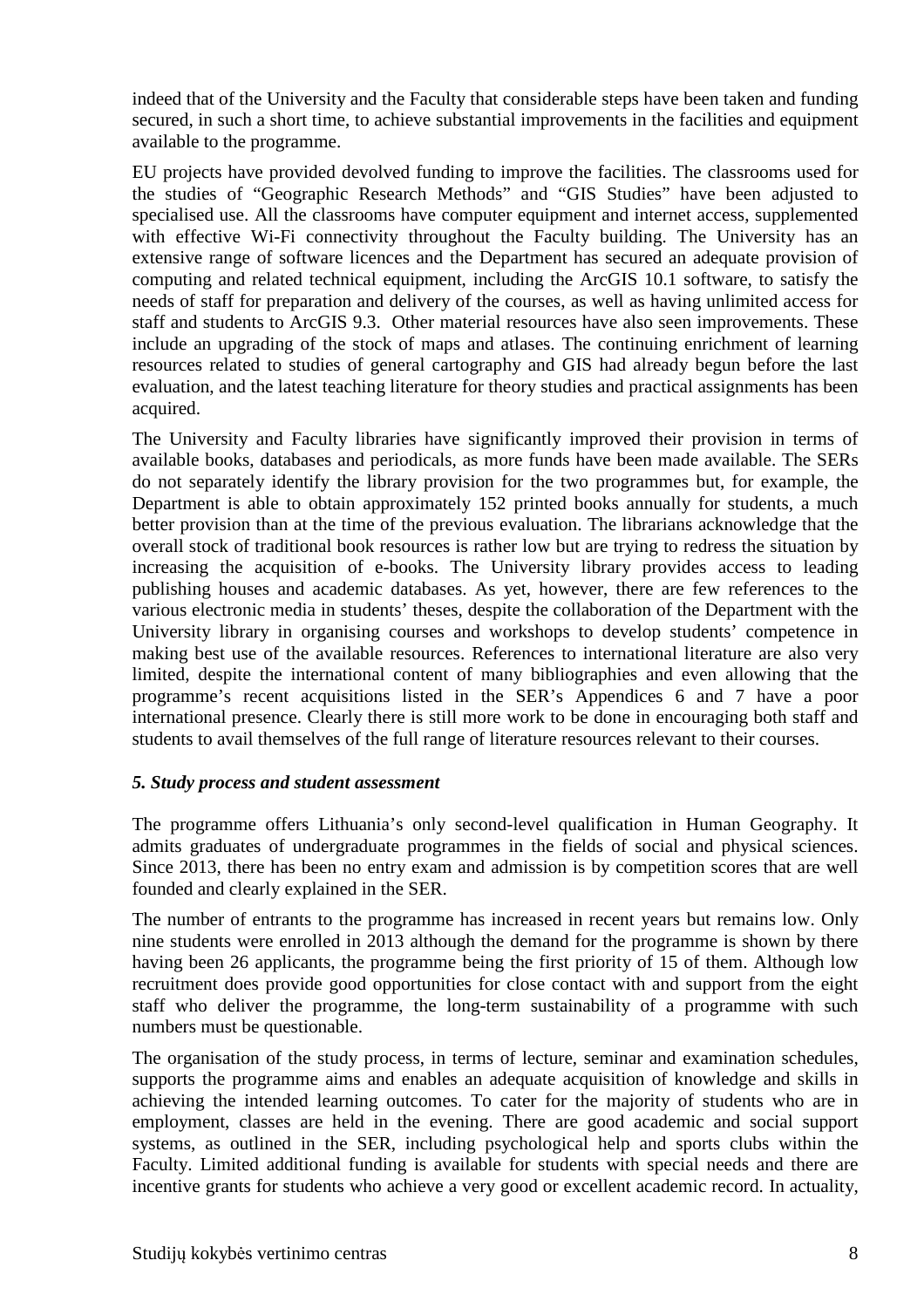few have been awarded to students in the Department and the grants appear not to be providing their intended stimulus. This is perhaps a matter to be reviewed by the Faculty.

All necessary information is made readily and reliably available to students in a variety of ways. The students voiced no complaints to the expert group about the information provided to them and this is confirmed by their course-questionnaire responses.

On average, two students from every group drop out before completing the programme. The most common reason is that they are in employment and although having passed the in-course assessments fail to complete the final theses on time. Generally, however, they return to studies a year later and defend their theses. As with the BA programme, graduates secure work in a variety of employment areas. It is clear, however, from the meeting with employers and alumni, together with information in the SER, that the MA programme is producing highly employable graduates, albeit in small numbers, for the targeted labour market of local, regional and national agencies. Many graduates continue in employment with the same organisations in which they worked during their studies. Graduates' ability to work with GIS and utilise analytical skills are valued but administrative skills and strategic thinking were identified, even at this level, as qualities that could be better developed.

Students are encouraged to carry out research activities and 12 from the Department are involved in the abovementioned CROSSROADS project. The Faculty demonstrates good practice in holding an annual international conference where students can present their work. Master-level students in particular also participate in projects with staff members, where they can improve their theoretical knowledge and research skills.

The Department is involved in the Erasmus exchange programme but there has been no MA student participation in 2011–2013. This has been explained by students being in employment and employers being reluctant to release the students for the requisite periods of time.

The assessment system of students' performance is extensively documented. The regime and the marking criteria are well documented and students were content with the assessment methods and their fairness, as reported to the evaluation panel and demonstrated by the results from regular student surveys. There is an effective feedback system and the students have means to interact and have their views heard. During the courses, students complete assignments and accumulate grades towards the outcome of their final examination. The marks are ultimately scaled to represent 50 per cent of the programme assessment, the remaining 50 per cent being derived from the final thesis. At the previous evaluation, the expert group had urged a critical review of the final thesis and this major component of the programme still warrants attention. The level of analysis and standard of presentation have certainly improved, although qualitative analysis is still lacking. The theses still contain few international references, countering observations that the limited library holding of books is compensated by Internet access to journals – resources might be there but the students are not making best use of them. The standard of theses remains below that which is expected in other European universities. The expert group is aware that the theses are defended to a panel of competent specialists. Complying with the legal requirement to include an external member, a scientist from another university – the external examiner system that is usual elsewhere – might begin to address the comparability issue of standards.

# *6. Programme management*

The SER clearly presents the system and responsibilities for decision making and management of the programme. The University's internal quality assurance system appears to be working well. Each of the three management levels, Department, Faculty and University, has clearly assigned roles in periodic review and monitoring processes. And a mark of the effectiveness of the management system is the achievement in making so many successful changes and improvements to the programme in only two years since the last external evaluation. The SER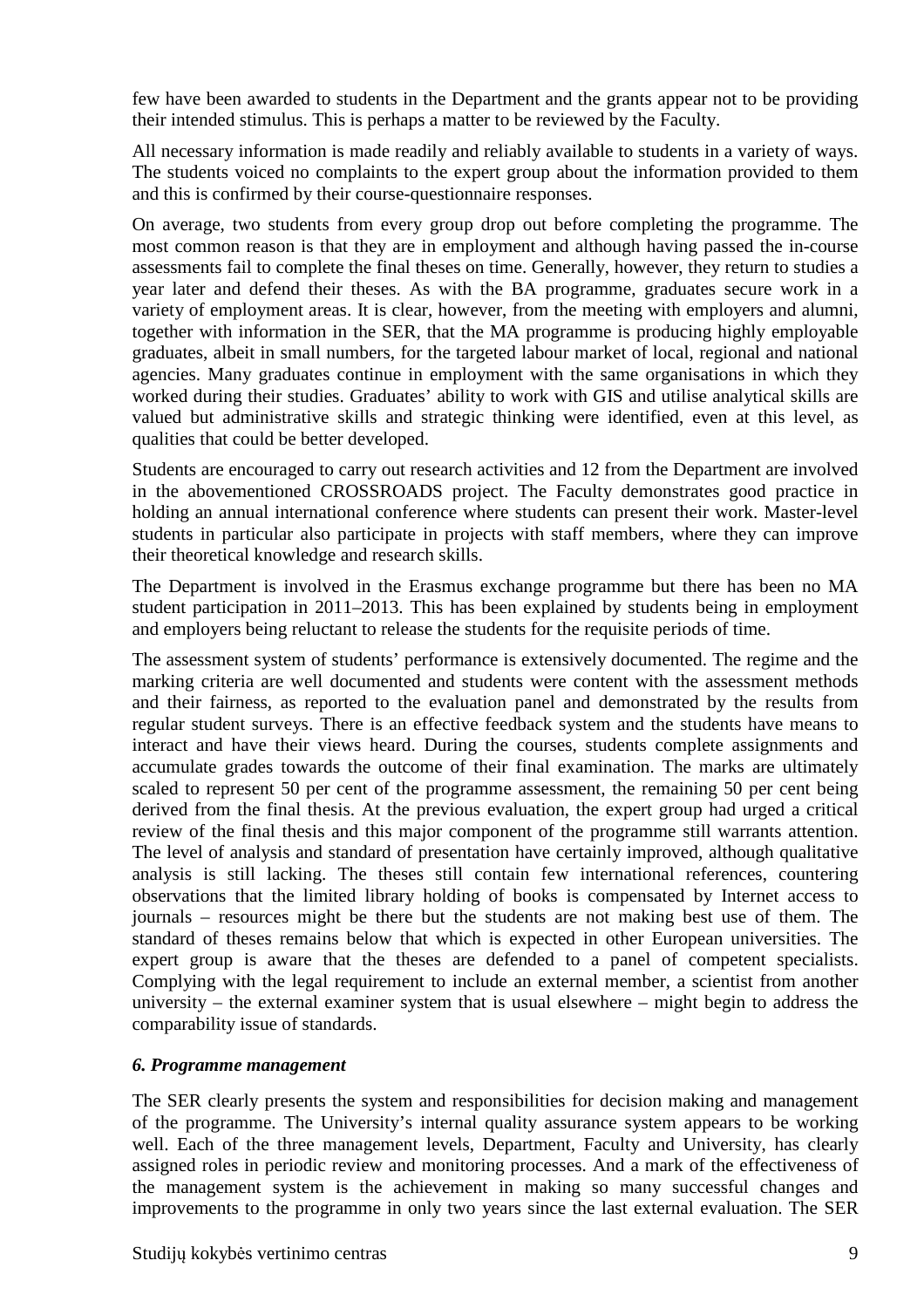lists 11 major changes in response to the 2011 evaluation, many of them already mentioned elsewhere in this report. The current panel was impressed by the efforts that had been made and especially by the sense of ownership of the improved programme conveyed by all parties in the various meetings.

The internal evaluation and improvement processes engage representatives of all stakeholders. Management information is collected and analysed adequately at several levels of administration. Of great help for programme improvement are regular surveys of students' opinions about the quality of studies and the objectivity of assessments. The results are disseminated within the programme and are additional to the continuing feedback that emanates from the classroom interactions of students and staff. Employers who met with the assessment panel were content that their informal and continuing contacts with programme staff had influenced and continue to influence programme developments. They welcome their representation on the programme committee but would still welcome the opportunity for a more formal wider engagement with the programme, perhaps in a round-table format on a regular, possibly annual basis. Both students and staff were particularly keen to express how the staff are willing to listen to and adopt suggestions. They cited the reduction in the length of the programme as deriving partly from student input into programme review. The expert group did have one concern over the manner of appointment of the student representative on the programme committee and wonder if selection would be more appropriate by the student body rather than by the staff.

The evaluation panel is of the view that the low number of students starting on and graduating from the master programme represents a big challenge to the Department. The panel is aware of the limitations of the number of state-funded places but, despite the well-documented demand for the programme, the low student numbers may represent a threat to its sustainability. This is perceived as a very serious problem for the discipline, as the programme is unique in Lithuania by offering second-level studies in human geography. Graduates are the only ones who could proceed to doctoral studies in the subject, albeit that these would have to be pursued outside Lithuania. Therefore the Department, Faculty and University should carefully consider how to expand the intake of students to the programme.

One solution, which is often used abroad, especially in smaller nations such as the Nordic countries, is to merge similar master courses offered in the same faculty. The evaluation panel observed that the Faculty offers programmes in European Studies and Regional Governance, which topic wise have features in common with Human Geography, even if the theoretical perspectives differ. These master courses are also suffering from a low number of students. It is not in the remit of the expert group to state what should be done but, as an illustration, a merged master course in regional studies could consist of common general courses (e.g. the history of the European Union, regional planning and methodology) and specialised courses in social and economic geography, European studies and regional governance, which would moreover be reflected in and give perspective to the master theses. Graduates from such a programme would certainly be eligible for PhD studies in Social and Economic Geography elsewhere in Europe.

#### III. RECOMMENDATIONS

- 1. Make a sound academic case to change the programme names so as to convey their scope better and submit it to the relevant legislative body; and continue to review the aims and intended learning outcomes of the Department's two programmes so as to reinforce their distinctiveness.
- 2. Increase the international content of the programme, for example by constantly upgrading the course reading lists and including more journal articles from leading foreign publications.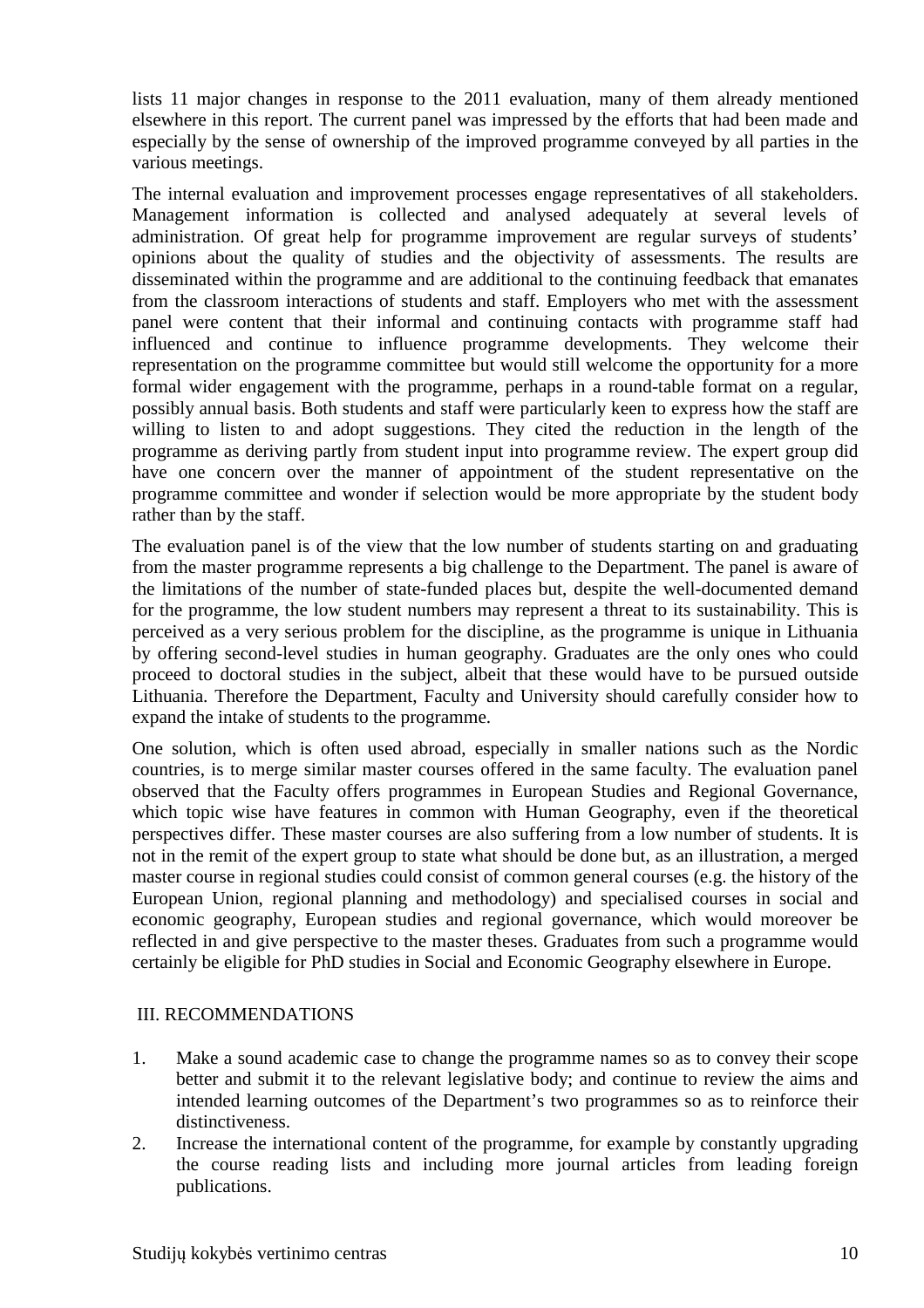- 3. Introduce more qualitative methods and themes, including a separate specialist course, and better complement the content of substantive courses with appropriate methodological analysis, in line with modern international developments in the subject.
- 4. Further encourage the growth of the staff's international activities. Currently the programme's international dimension largely comprises staff and student visits and individual projects that commonly involve neighbouring countries. (The CROSSROADS project is a notable and valuable exception to the individuality of projects.) The international perspective could be broadened more to include Western Europe and North America and could extend to publishing more in leading international journals. This recommendation is not to deny the importance of studying and addressing Lithuanian issues. But bringing to bear on them aspects of the accumulated scholarship and methodological developments in the international geographical community would enhance Lithuanian studies and, reciprocally, would bring Lithuanian work more prominently into that arena.
- 5. Continue the improvement in material resources, especially by expanding the representation of international publications.
- 6. Address the remaining weaknesses in final-year theses, especially by requiring more references to foreign literature sources and better analytical content. Inclusion of an external member of the thesis defence panels is essential.
- 7. Strengthen still further the stakeholder input to programme planning, perhaps by instituting an appropriately timed annual round-table exchange of views and information with programme staff.
- 8. Develop strategies for increasing the number of entrants to the programme or collaborating with other departments to launch a more sustainable programme that will produce more graduates in Human Geography and related subjects for which the labour market demonstrates a clear and continuing demand.

# IV. SUMMARY

**Programme aims and learning outcomes:** *Strengths* – well-defined aims and mainly achievable intended learning outcomes; the programme aims are consistent with learning outcomes that are appropriate to the master studies level and to the target labour market for graduates. *Weakness* – the naming of both BA and MA programmes is problematic and the individuality of the two programmes remains less clear than it should be.

**Curriculum design**: *Strengths* – the changes made to the curriculum, which both in length and revised courses have led to greater student satisfaction while preserving an acceptable coverage of the diversity and breadth of human geography; practical and methodological content has been improved, albeit qualitative analytical methods warrant more attention. *Weakness* - the paucity of international references in the courses, reflecting the need to grow the international dimensions of the programme.

**Staff**: *Strengths* – a well-qualified staff enthusiastic about the programme and who liaise well with the students in continuing to develop the programme. *Weakness* – despite some improvement since the previous evaluation, the international dimensions of teaching and research activities remain in need of enhancement.

**Facilities and learning resources**: *Strengths* – the considerable effort and financing that have gone into improving the facilities and resources to their present level where they much better provide for the needs of the programme. *Weakness* – although literature resources have grown, there is still room for considerable improvement in international representation.

**Study process and student assessment**: *Strengths* – organisation of the programme schedule to accommodate the needs of a student body that is largely in employment; opportunities for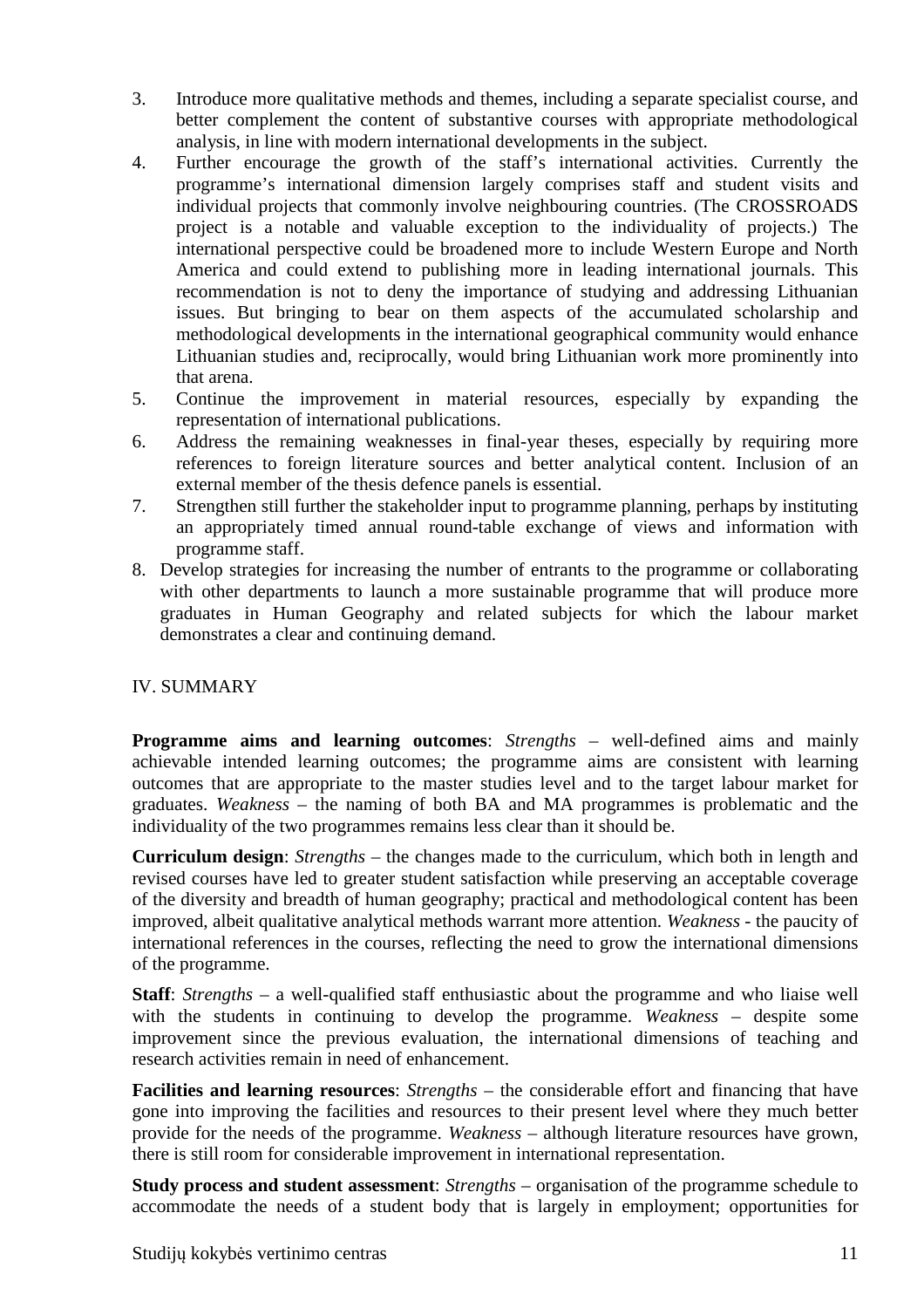research work, especially in the CROSSROADS project. *Weaknesses –* poor use by both staff and students in the courses, including the final-year theses, of the available international literature resources. Although much improved since the previous external evaluation, the overall standard of the theses remains well below that expected in other European countries; the theses still feature a relatively low amount and quality of analytical content; they still closely follow the quantitative traditions within the subject and fail to embrace the more qualitative approaches that characterise much of modern human geography.

**Programme management:** *Strengths* – the good use made of the outcomes of external and internal evaluations to improve the programme; the achievement of so many positive changes to the programme since the previous external evaluation exemplifies the management's effectiveness. All levels of the planning and quality-assurance systems welcome and pay heed to students' opinions. There is now employer representation on the programme committee and staff maintain good contact with alumni and employers.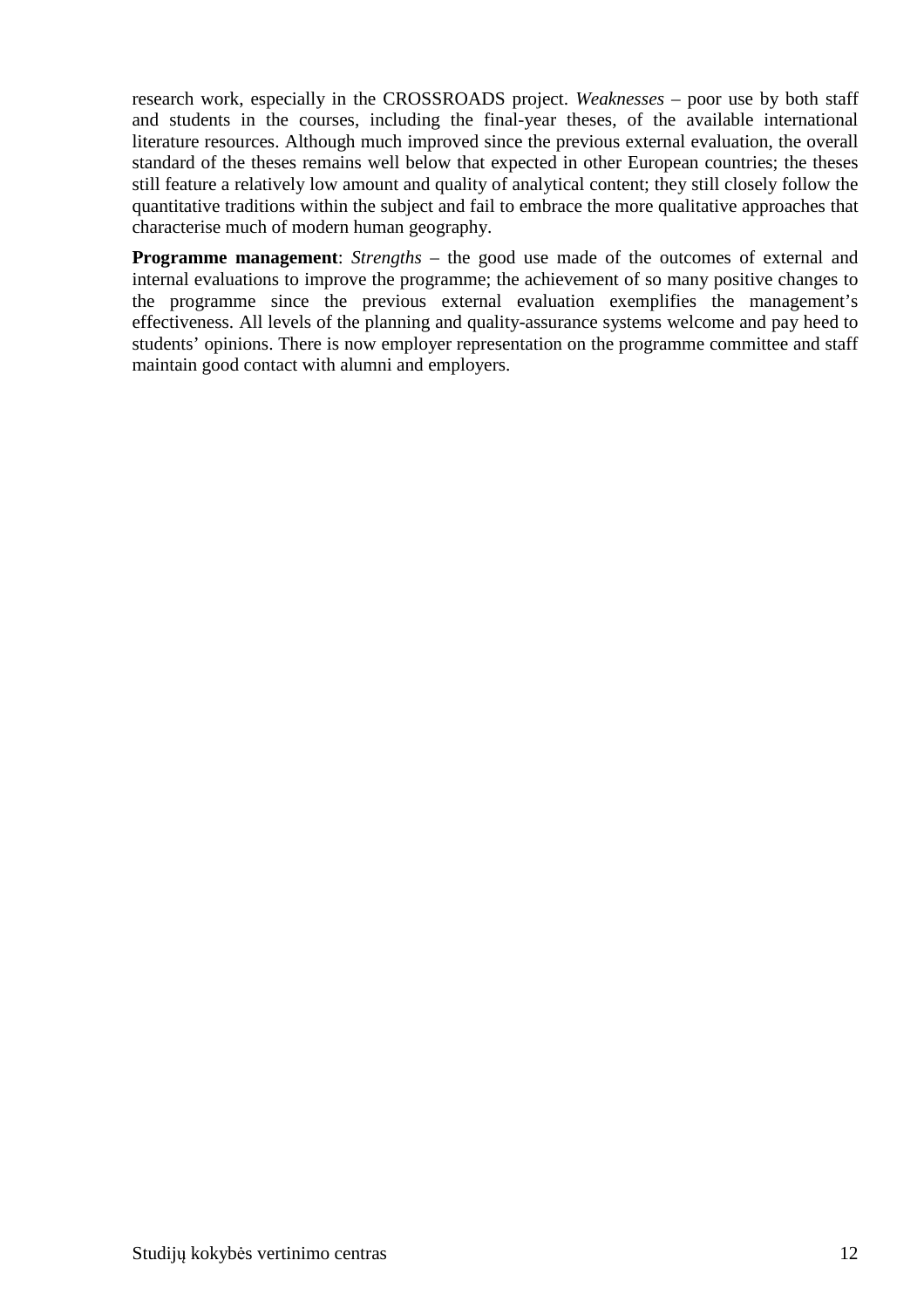# V. GENERAL ASSESSMENT

The study programme *Human Geography* (state code – 621L70002) at Klaipėda University is given **positive** evaluation.

| No. | <b>Evaluation Area</b>                                                                                      | <b>Evaluation Area</b><br>in Points* |
|-----|-------------------------------------------------------------------------------------------------------------|--------------------------------------|
| 1.  | Programme aims and learning outcomes                                                                        |                                      |
| 2.  | Curriculum design                                                                                           |                                      |
| 3.  | <b>Staff</b>                                                                                                | 3                                    |
| 4.  | Material resources                                                                                          |                                      |
| 5.  | Study process and assessment (student admission, study process,<br>student support, achievement assessment) | 3                                    |
| 6.  | Programme management (programme administration, internal quality<br>assurance)                              | 4                                    |
|     | <b>Total:</b>                                                                                               | 19                                   |

*Study programme assessment in points by evaluation areas*.

\*1 (unsatisfactory) - there are essential shortcomings that must be eliminated;

2 (satisfactory) - meets the established minimum requirements, needs improvement;

3 (good) - the field develops systematically, has distinctive features;

4 (very good) - the field is exceptionally good.

Grupės vadovas:

Grupes vadovas:<br>
Team leader: Prof. Geoffrey Robinson

Grupės nariai:

Team members: Prof. dr. Bjørn Asheim Prof. dr. Tommi Inkinen Rytas Šalna Inga Bačelytė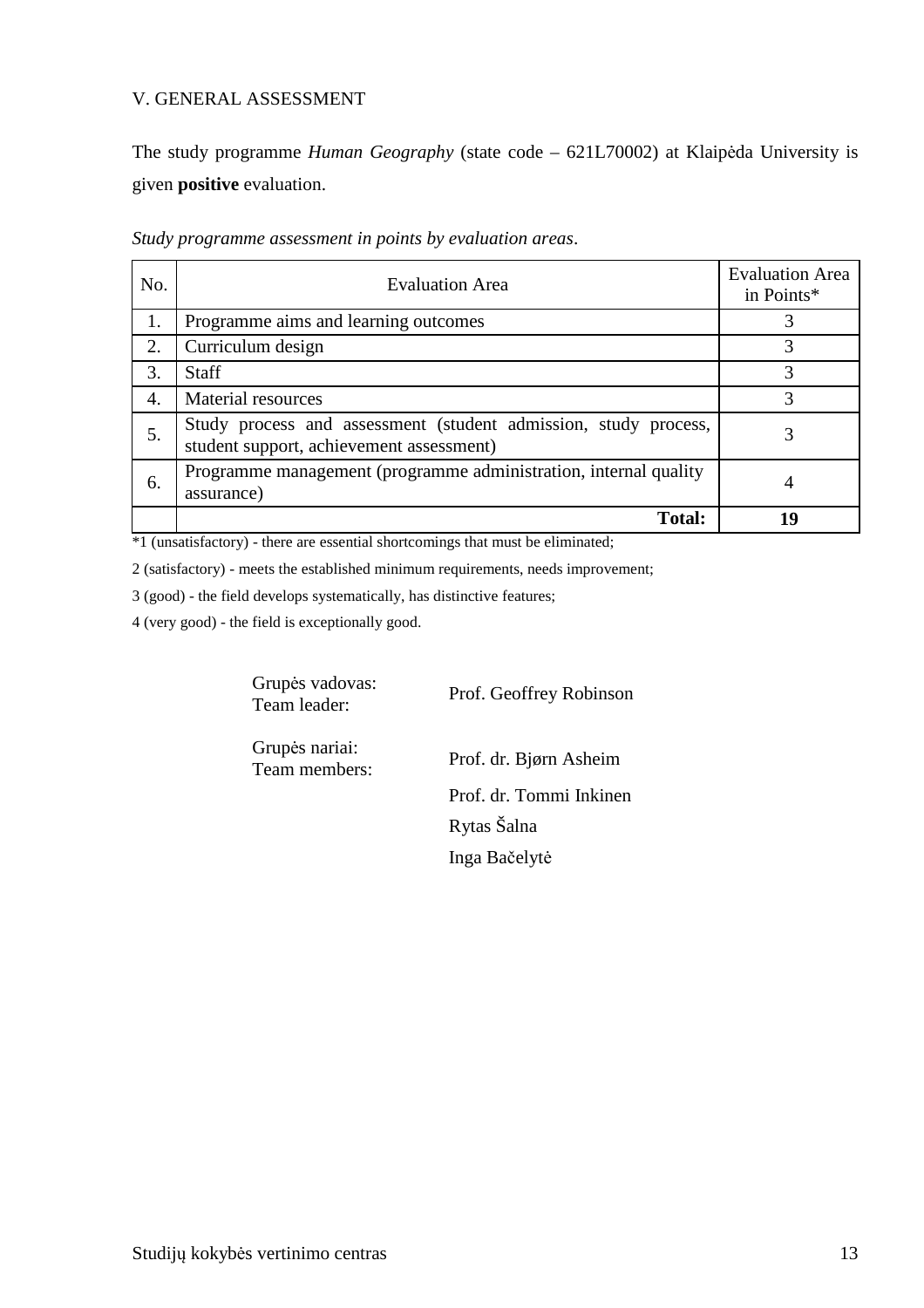# **KLAIPĖDOS UNIVERSITETO ANTROSIOS PAKOPOS STUDIJŲ PROGRAMOS**  *VISUOMENINĖ GEOGRAFIJA* **(VALSTYBINIS KODAS – 621L70002) 2014-02-24 EKSPERTINIO VERTINIMO IŠVADŲ NR. SV4-80 IŠRAŠAS**

<...>

### V. APIBENDRINAMASIS ĮVERTINIMAS

Klaipėdos universiteto studijų programa *Visuomeninė geografija* (valstybinis kodas – 621L70002) vertinama **teigiamai**.

| Eil. | Vertinimo sritis                                 | <b>Srities</b><br>įvertinimas, |
|------|--------------------------------------------------|--------------------------------|
| Nr.  |                                                  | balais*                        |
| 1.   | Programos tikslai ir numatomi studijų rezultatai |                                |
| 2.   | Programos sandara                                |                                |
| 3.   | Personalas                                       |                                |
| 4.   | Materialieji ištekliai                           | 3                              |
| 5.   | Studijų eiga ir jos vertinimas                   |                                |
| 6.   | Programos vadyba                                 | 4                              |
|      | Iš viso:                                         | 19                             |

\* 1 - Nepatenkinamai (yra esminių trūkumų, kuriuos būtina pašalinti)

2 - Patenkinamai (tenkina minimalius reikalavimus, reikia tobulinti)

3 - Gerai (sistemiškai plėtojama sritis, turi savitų bruožų)

4 - Labai gerai (sritis yra išskirtinė)

<...>

#### IV. SANTRAUKA

**Programos tikslai ir numatomi studijų rezultatai.** *Stiprybės*: apibrėžti tikslai ir iš esmės pasiekiami numatomi studijų rezultatai; programos tikslai dera su numatomais studijų rezultatais, kurie atitinka magistro studijų pakopos absolvento lygį ir tikslinės darbo rinkos poreikius. *Silpnybės*: ir bakalauro, ir magistro studijų programų pavadinimai abejotini, o abiejų programų savitumas vis dar ne toks aiškus, kaip turėtų būti.

**Programos sandara.** *Stiprybės*: programos pakeitimai, susiję su jos trukme ir patikslintais dalykais, dabar labiau tenkina studentus, nors kartu išsaugota priimtina visuomeninės geografijos įvairovė; patobulintas praktinis ir metodinis turinys, nors kokybiniams analitiniams metodams reikėtų skirti daugiau dėmesio. *Silpnybės*: dėstant dalykus mažai naudojamasi tarptautine informacija; tai reiškia, kad reikia stiprinti tarptautinį programos aspektą.

**Personalas.** *Stiprybės*: kvalifikuotas personalas, kuris su dideliu užsidegimu įgyvendina šią programą ir toliau ją tobulina palaikydamas ryšį su studentais. *Silpnybės*: nepaisant kai kurių patobulinimų, atliktų po paskutinio įvertinimo, vis dar reikia stiprinti tarptautinį mokymo ir mokslo tiriamosios veiklos aspektą.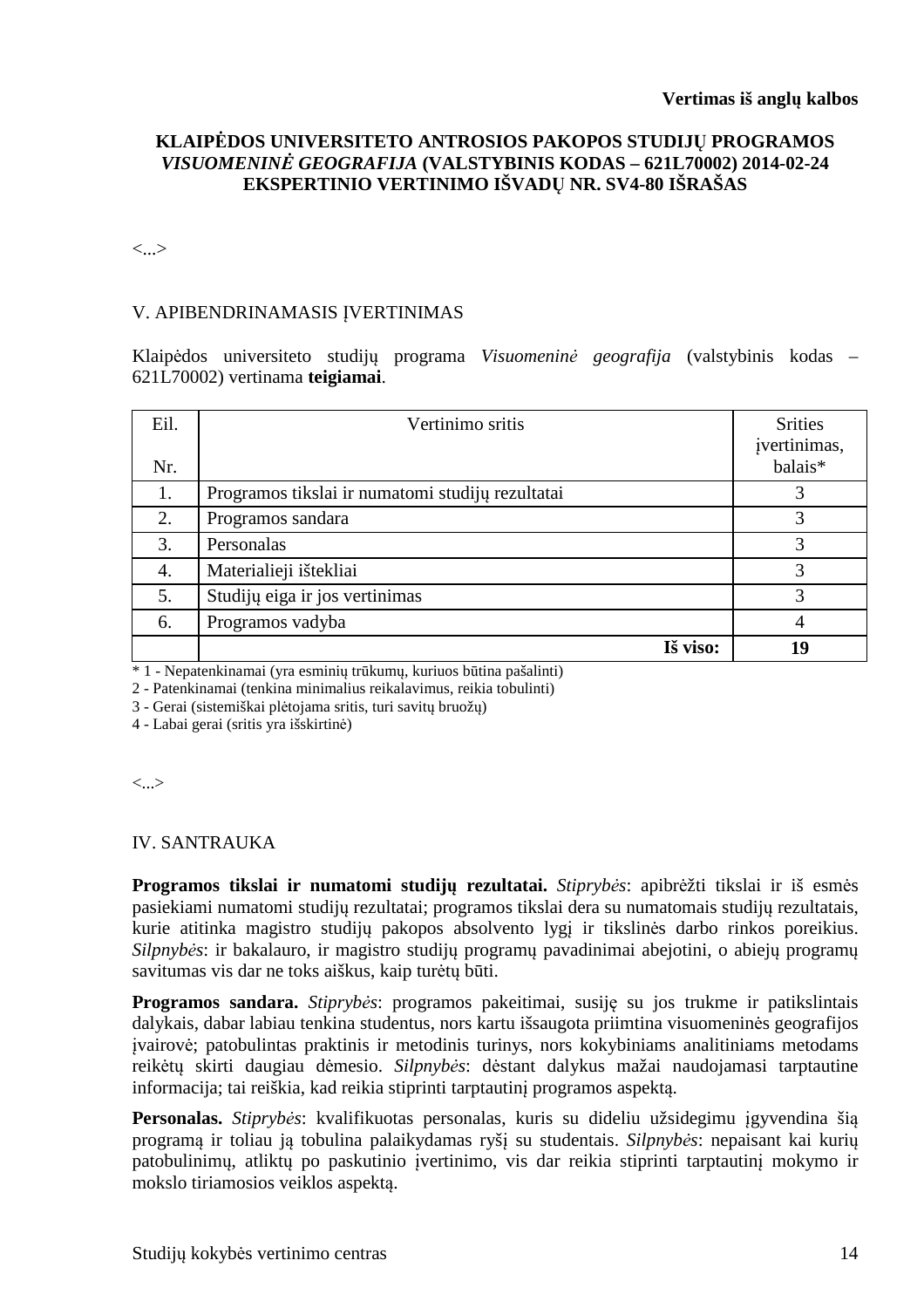**Materialieji ištekliai***. Stiprybės*: daug pastangų ir finansų įdėta į materialiųjų išteklių pagerinimą iki dabartinio lygio, kuris daug geriau užtikrina šios programos poreikius. *Silpnybės*: nors literatūros išteklių padaugėjo, tarptautinių *šaltinių* galėtų būti ir daugiau.

**Studijų eiga ir jos vertinimas.** *Stiprybės*: programos tvarkaraščio sudarymas atsižvelgiant į studentų, kurie dirba, poreikius; mokslinio darbo, ypač pagal projektą *Crossroads* galimybės. *Silpnybės*: ir dėstytojai, ir studentai kursuose, taip pat ir rašydami baigiamuosius darbus, mažai naudojasi prieinamais tarptautiniais literatūros šaltiniais. Nors po paskutiniojo išorinio vertinimo atlikta daug patobulinimų, bendras baigiamųjų darbų lygis ir toliau gerokai atsilieka nuo siekiamo kitose Europos valstybėse; Baigiamieji darbai rodo, kad analitinės dalies apimtis vis dar palyginti maža ir neaukštos kokybės; juos rašant vis dar stipriai laikomasi kiekybinių tyrinėjamos temos apimties tradicijų, o ne šiuolaikinei visuomenės geografijai būdingo kokybinio požiūrio.

**Programos vadyba.** *Stiprybės:* programai patobulinti gerai pasinaudojama išorinio ir vidinio vertinimo išvadomis; tai, kad po ankstesnio išorinio vertinimo pasiekta tiek daug teigiamų programos pokyčių, patvirtina efektyvią vadybą. Visuose planavimo ir kokybės užtikrinimo lygmenyse paisoma studentų nuomonės. Šiuo metu programos komitete yra darbdavių atstovas, darbuotojai palaiko gerą ryšį su absolventais ir darbdaviais.

#### III. REKOMENDACIJOS

- 1. Parengti ir atitinkamai sprendimus priimančiai institucijai pateikti akademiškai pagrįstą siūlymą keisti studijų programų pavadinimus, kad jie geriau atspindėtų programų apimtį, ir toliau tikslinti abiejų Socialinės geografijos katedros programų tikslus bei numatomus studijų rezultatus siekiant sustiprinti jų savitumą.
- 2. Stiprinti programos turinio tarptautiškumą, pavyzdžiui, nuolat atnaujinant dalykų literatūros sąrašus ir įtraukiant daugiau pagrindiniuose užsienio žurnaluose paskelbtų straipsnių.
- 3. Įdiegti daugiau kokybinių metodų ir įtraukti daugiau temų, įskaitant atskirą *specialybės*  kursą (dalyką), o gilinamųjų dalykų turinį labiau papildyti atitinkama metodine analize, atsižvelgiant į naujausius tarptautinius pokyčius konkretaus dalyko srityje.
- 4. Toliau skatinti darbuotojų tarptautinę veiklą. Šiuo metu programos tarptautinę dimensiją daugiausia sudaro personalo ir studentų vizitai, dažniausiai į kaimynines šalis, ir individualūs projektai, kuriuose paprastai dalyvauja kaimyninės valstybės (naudinga ir vertinga šių individualių projektų išimtis yra projektas *Crossroads*). Tarptautinę perspektyvą būtų galima labiau išplėsti į šią veiklą įtraukiant Vakarų Europą ir Šiaurės Ameriką ir daugiau straipsnių skelbiant svarbiausiuose tarptautiniuose žurnaluose. Šia rekomendacija nenorima paneigti Lietuvos problemų nagrinėjimo ir jų sprendimo svarbos. Bet jeigu jie būtų susieti su tarptautinės geografinės bendruomenės sukauptais mokslo ir metodologijos pasiekimais, tai paskatintų Lietuvos tyrinėjimus ir atitinkamai išryškintų Lietuvos pasiekimus šioje srityje.
- 5. Toliau gerinti materialiuosius išteklius, ypač didinant tarptautinių leidinių skaičių.
- 6. Šalinti su baigiamaisiais darbais susijusius trūkumus, ypač reikalaujant pateikti daugiau nuorodų į užsienio literatūros šaltinius ir stiprinti jų analitinę dalį. Labai svarbu, kad į baigiamojo darbo gynimo vertinimo komisiją būtų įtrauktas asmuo iš kitos institucijos.
- 7. Dar labiau didinti socialinių dalininkų indėlį į programos planavimo procesą, galbūt kasmet, tinkamu laiku organizuojant "apvalaus stalo" susitikimus, kuriuose su programą įgyvendinančiais darbuotojais būtų keičiamasi nuomonėmis ir informacija.